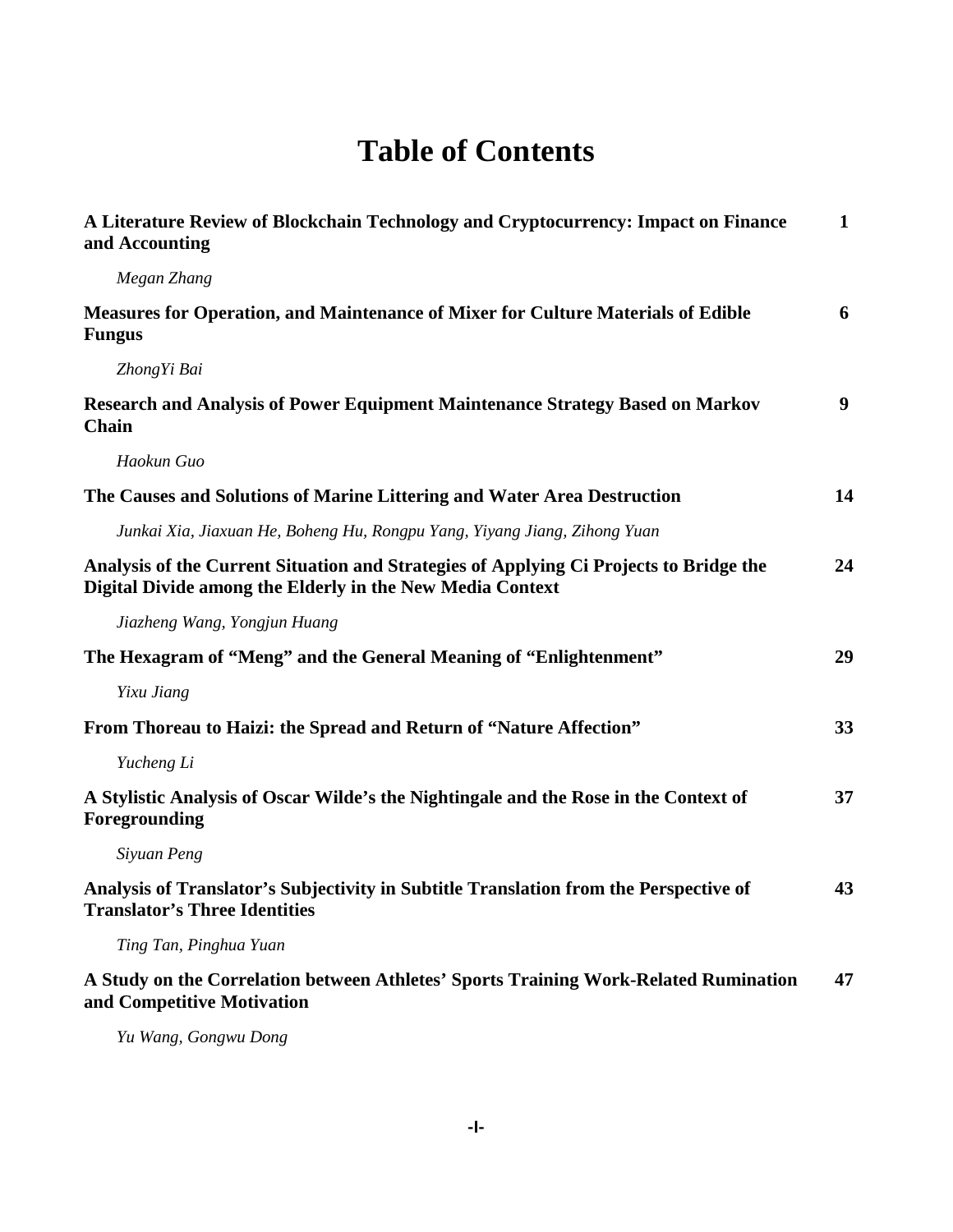| The Necessity of the Construction of a Public Welfare Companion Reading System for<br><b>Growth of Left-Behind Children in Rural Areas</b>                                                               | 56         |
|----------------------------------------------------------------------------------------------------------------------------------------------------------------------------------------------------------|------------|
| Jieyi Chen, Jing Wu, Na Liu                                                                                                                                                                              |            |
| <b>Research on the Franchise System of National Park</b>                                                                                                                                                 | 60         |
| Limin Xia, Li Zhang                                                                                                                                                                                      |            |
| <b>Historiographical Writing in the Internet Perspective</b>                                                                                                                                             | 67         |
| Jianqiu Yu                                                                                                                                                                                               |            |
| Research on the Integration, Development and Dissemination of Chinese Painting and<br><b>Cantonese Embroidery under the "One Belt One Road"</b>                                                          | 73         |
| Wenxing Yu                                                                                                                                                                                               |            |
| Mining the Space Cultural Value of Traditional Dwellings under the Mode of Art<br>Intervening--Taking the Reconstruction of Xijingyu Village Residence in Jixian County,<br><b>Tianjin as an Example</b> | 80         |
| Jiaxin Zhang, Tao Wang                                                                                                                                                                                   |            |
| On Network Catchwords from the Perspective of Sociolinguistics                                                                                                                                           | 88         |
| Haoning Li                                                                                                                                                                                               |            |
| Problems and Countermeasures of Grain, Oil and Food Safety                                                                                                                                               | 92         |
| Aimei Huang                                                                                                                                                                                              |            |
| Analysis on the Development Environment of Etiquette Culture Industrialization                                                                                                                           | 96         |
| Xueling Rao, Wang Lijun                                                                                                                                                                                  |            |
| <b>Depressive Interpretation Bias and Social Outcomes: the Mediating Role of Shame</b><br><b>Proneness</b>                                                                                               | <b>100</b> |
| Kaixin Zhong                                                                                                                                                                                             |            |
| The Vertical Operation Strategy of Variety Shows under New Media Communication                                                                                                                           | 107        |
| Xiao Chun, Xiao Nan                                                                                                                                                                                      |            |
| Sighs and Strategies of Pan-Entertainment Phenomenon of Chinese News from the<br>Perspective of New Media - Take the Tik Tok as an Example                                                               | <b>112</b> |
| Siyang Xiao                                                                                                                                                                                              |            |
| <b>Female Narration and Cultural Connotation of Rituals in Yi Folk Literature</b>                                                                                                                        | 118        |
| Hui Ping                                                                                                                                                                                                 |            |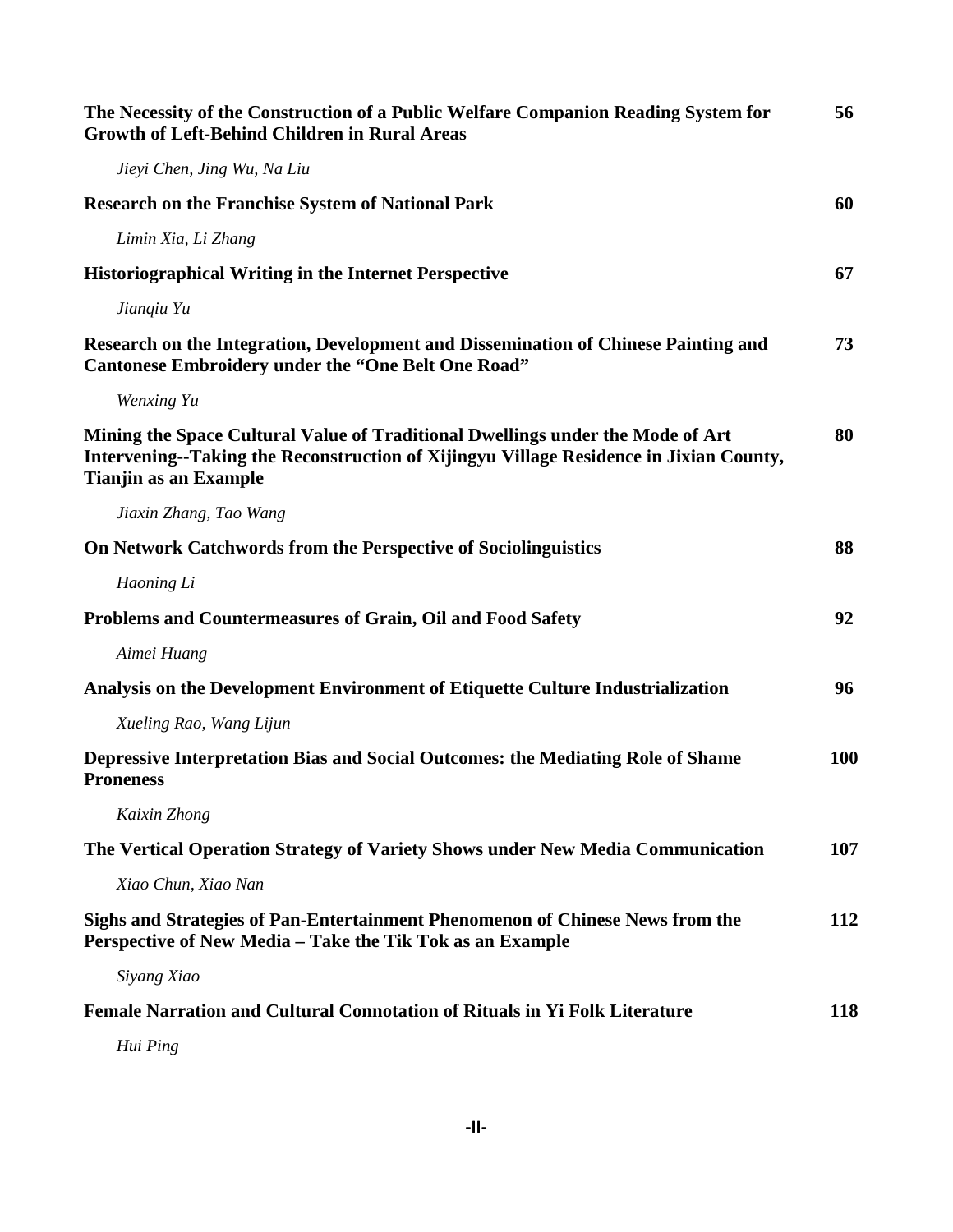| The Impact of Transportation Infrastructure on the Logistics Efficiency of Urban<br><b>Agglomerations--Based on the Yangtze River Delta Urban Agglomeration</b>   | 122 |
|-------------------------------------------------------------------------------------------------------------------------------------------------------------------|-----|
| Congxi Wen, Peng Gao, Yang Ge, Lei Liu                                                                                                                            |     |
| A Review of Researches on Linguistic Landscape                                                                                                                    | 129 |
| Ximei Jiang                                                                                                                                                       |     |
| Research on Community Multi-Governance under the Guidance of Social Integration<br>Theory: Take community T in Beijing as an example                              | 134 |
| Jiayi Wang                                                                                                                                                        |     |
| <b>Financial Analysis of Renhe Pharmaceuticals Based on Factor Analysis</b>                                                                                       | 141 |
| Qianwen He                                                                                                                                                        |     |
| Research on Financial Risk Early Warning of H Medicine Company Based on Efficacy<br><b>Coefficient Method</b>                                                     | 145 |
| Pingting Nie                                                                                                                                                      |     |
| <b>Research on Equity Incentive of State-Owned Listed Companies</b>                                                                                               | 149 |
| Zixi Sheng                                                                                                                                                        |     |
| Research on Current Situation and Strategy of Follow-Up Audit of Rural Revitalization<br><b>Policy</b>                                                            | 153 |
| Qi Wang                                                                                                                                                           |     |
| Analysis on the Current Situation of the Management of Imported Raw Materials<br><b>Transportation for Large Cruise Ship</b>                                      | 157 |
| Sheduxiu Wang                                                                                                                                                     |     |
| <b>Integration of Regional Culture and Traffic Design</b>                                                                                                         | 161 |
| Ping Xu, Yong Zhang                                                                                                                                               |     |
| <b>Financial Analysis of Tibetan Pharmaceutical Industry Based on Harvard Analytical</b><br><b>Framework</b>                                                      | 166 |
| Xiaoting Xu                                                                                                                                                       |     |
| A Brief Analysis of the Cinematography in Chinese and Western Novels - a Case Study of<br>the Golden Lock Notes by Eileen Chang and Jane Eyre by Charlotte Bronte | 170 |
| Qifan Jiang                                                                                                                                                       |     |
| Analysis of HPV Vaccination Willingness among Age-appropriate Women in L Village,<br><b>Longkou City, Shandong Province</b>                                       | 175 |
|                                                                                                                                                                   |     |

*Qi Ying*